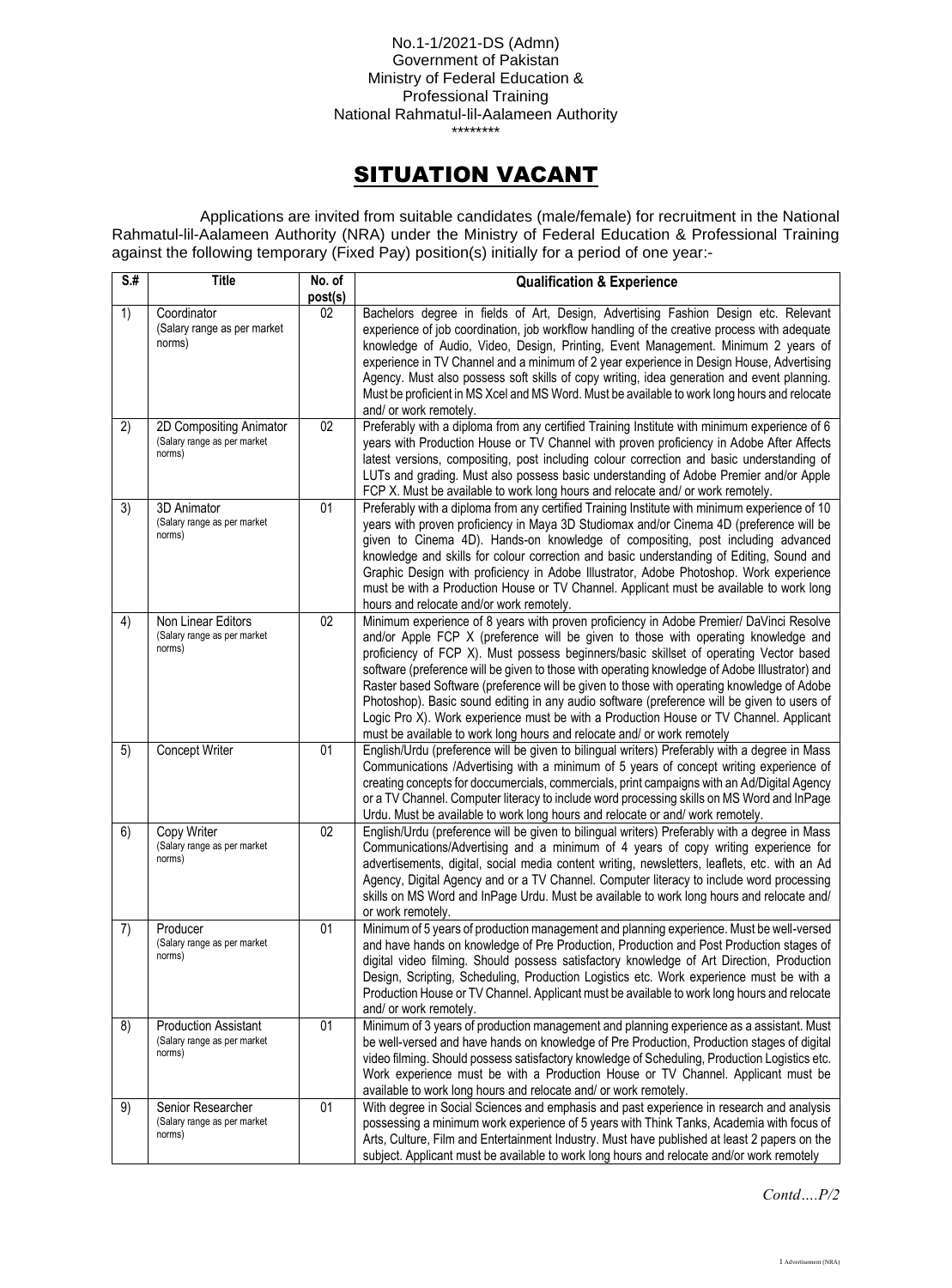## From pre-page:

| S.#             | Title                                                       | No. of  | <b>Qualification &amp; Experience</b>                                                                                                                                                                                                                                                                                                                                                                                                   |
|-----------------|-------------------------------------------------------------|---------|-----------------------------------------------------------------------------------------------------------------------------------------------------------------------------------------------------------------------------------------------------------------------------------------------------------------------------------------------------------------------------------------------------------------------------------------|
|                 |                                                             | post(s) |                                                                                                                                                                                                                                                                                                                                                                                                                                         |
| 10 <sub>1</sub> | Research Associate<br>(Salary range as per market<br>norms) | 02      | With degree in Social Sciences and emphasis and past experience in research and analysis<br>possessing a minimum work experience of 1 year with Think Tanks, Academia with focus of<br>Arts, Culture, Film and Entertainment Industry. Applicant must be available to work long hours<br>and relocate and/or work remotely.                                                                                                             |
| 11)             | Graphic Designer<br>(Salary range as per market<br>norms)   | 01      | Three (03) years minimum experience in Graphic Design Work with speed and proficiency in<br>soft wares including but not limited to Adobe Illustrator and Adobe Photoshop. Candidate<br>must have the past experience in Design House, Advertising Agency or a Publication House.<br>Knowledge of Inpage and IDesign will be an additional plus. Applicant must be available to<br>work long hours and relocate and / or work remotely. |

- ➢ Only shortlisted candidates on the basis of eligibility criteria will be called for interview. Virtual / online interview will be arranged on request. No TA/DA will be paid for interview.
- ➢ During the service, if selected candidate proved for provision of forged information and fake/bogus documents, the NRA reserve the rights to cancel the appointment at any stage and legal action will be initiated accordingly.
- ➢ NRA reserve the right to cancel the recruitment process in part or whole, increase/decrease the number of posts as per requirement.
- ➢ Application form is available on Ministry's website i.e., [www.mofept.gov.pk.](http://www.mofept.gov.pk/)
- ➢ Prescribed application form alongwith CV and a passport size photograph shall reach to the office of the undersigned by 12<sup>th</sup> January, 2022 on or before 1700 hours. Copies of Certificates, Degrees, Mark Sheets need not to attach.

**(Hameed Khan Niazi)** Deputy Secretary (Admn)/ Director (NRA), M/o FE & PT, Room No.112, 1 st Floor, Block-C, Pak Secretariat, Islamabad. [Tel:-](tel:-) 051-9205433 Email: [hameedniazi02@gmail.com](mailto:hameedniazi02@gmail.com)